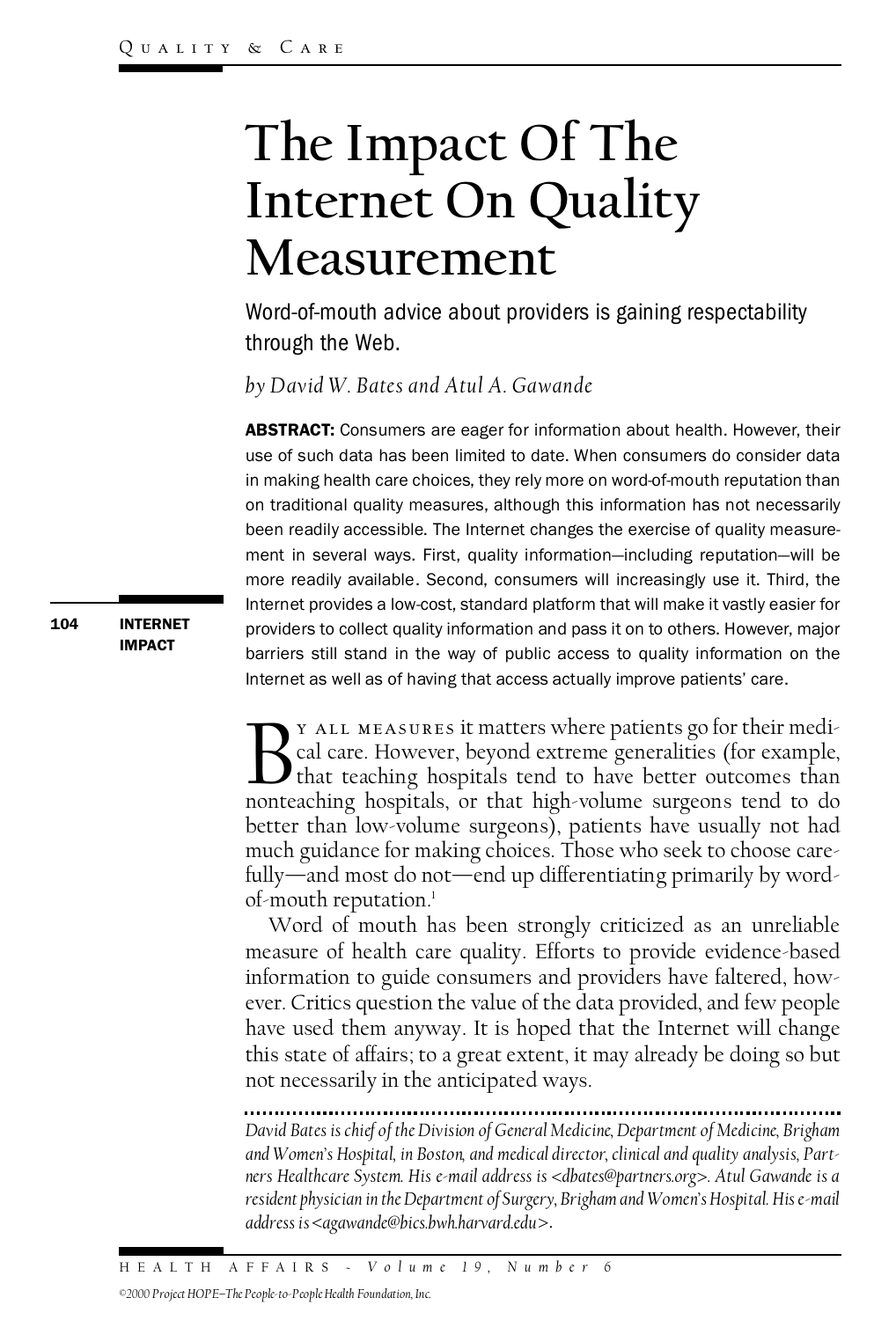## Changing The Content Of Reputation

The trouble with word-of-mouth reputation, critics argue, is that it is based on bad information. The problem is not merely that the friends and neighbors to whom people most often turn have only anecdotal experiences to share, but that even physicians may be ignorant of the specifics of care provided in their colleagues' offices.<sup>2</sup>

In a sense, then, the movement behind report cards and physician profiling is an attempt to change the content of medical reputation. For more than a decade health care institutions have sought to provide actual measures of performance to influence the reputations of plans, hospitals, and physicians—and thereby the behavior of both patients and providers.

The list of these quality measurement programs is now long. For health plan comparisons, the National Committee for Quality Assurance (NCQA) began publishing *Quality Compass* in 1996, based on the Health Plan Employer Data and Information Set (HEDIS).<sup>3</sup> Here consumers and purchasers can find ratings of customer service, ac cess to specialists, preventive care, and other aspects of various health plans. For hospital comparisons, there are the Health Care Financing Administration's (HCFA's) hospital mortality reporting system; Cleveland Health Quality Choice, reporting patient satisfaction, mortality, and length-of-stay for selected conditions at Cleveland hospitals; Missouri Obstetrics, rating obstetric services at Mis souri hospitals; the New York and Pennsylvania systems reporting risk-adjusted mortality rates for coronary artery bypass surgery, and others. The New York and Pennsylvania programs also provide mortality rates by individual surgeon.<sup>4</sup> States are increasingly providing information to the public on both the academic qualifications of physicians and disciplinary or legal actions against them. All of these efforts have had difficulties, however, and there is hope that the Internet can be used to remedy some of them.

## The Trouble With Report Cards

One major difficulty has been methodological weakness. Avedis Donabedian defined the basic requirements for appropriately meas uring quality in medicine as a kind of three-legged stool.<sup>5</sup> One must examine the structure (the physical, human, and financial resources available), the process ("what is actually done in giving and receiving care"), and the outcome of care. No one "leg" is sufficient, and many view the information about process (Does a heart attack patient get an aspirin on time? Does the breast surgeon maintain a clean margin all the way around the cancer when removing it?) as the stool's sturdiest leg.

**OUALITY &** CARE 105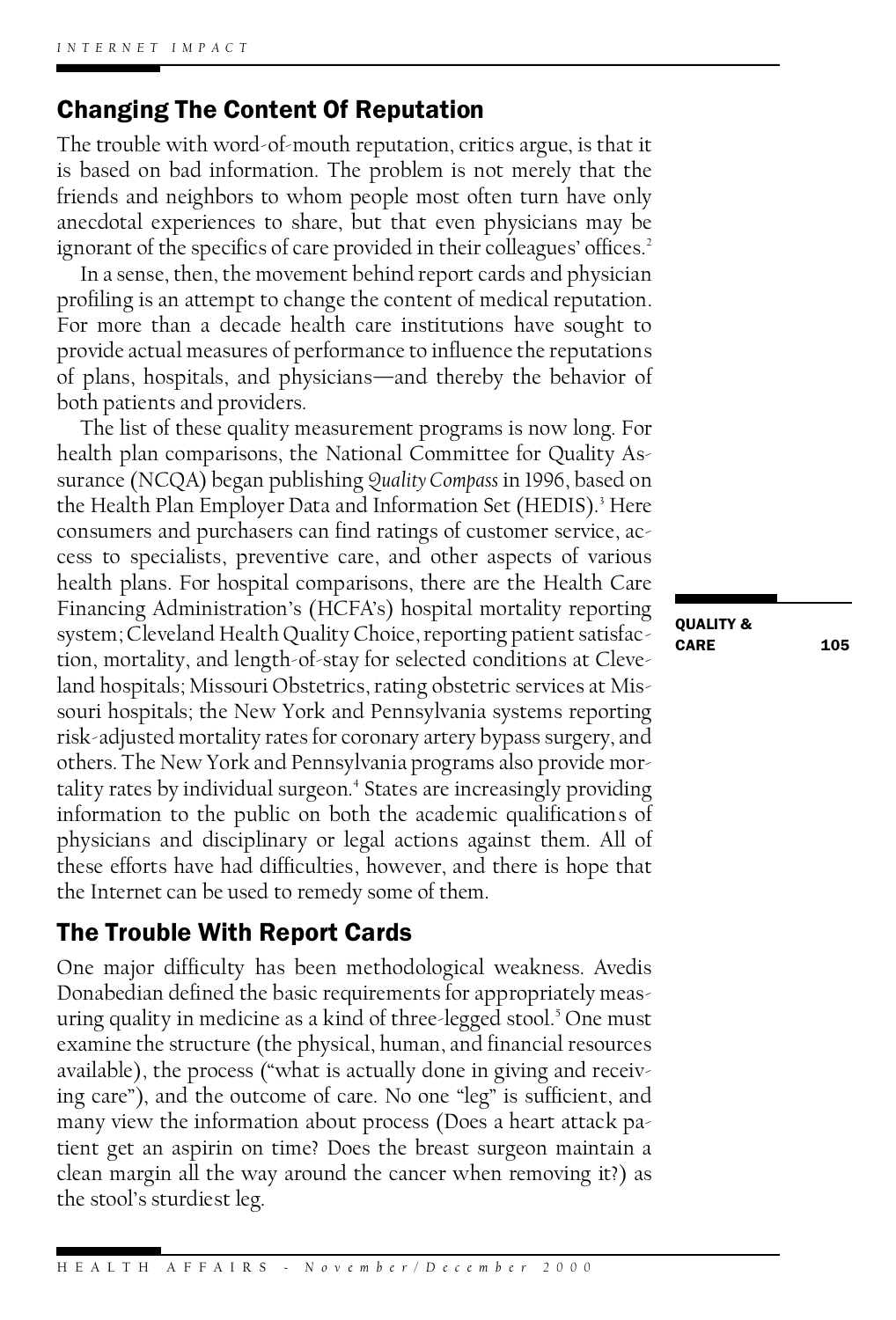Most programs, however, focus on only one element, usually, outcomes. For much of medicine, outcomes are not easily orimmedi ately measurable (for example, stroke rates for patients treated for high blood pressure, or survival after cancer surgery). When providers' outcomes are compared, it is often difficult to distinguish among them in any meaningful way except to identify extreme outliers, and the data are often outdated. What does one make, for example, of two-year-old outcomes from standard cardiac bypass operations when surgeons are now switching to off-pump and minimally inva sive techniques? The NCQA's *Quality Compass* does report information on all three aspects of care, but the data are so broadly aggre gated that the results may be of only limited value to consumers.

Another difficulty with report cards is that few people use them. Health care organizations are quite aware of their rankings and seem to respond to that information.<sup>6</sup> Some evidence suggests that the data may improve outcomes; for example, New York's cardiac surgery reporting system has been temporally correlated with a large decrease in mortality.<sup>7</sup> There is still debate, however, about whether the program caused the effect; another study found a similar decrease in Massachusetts, which did not have such a program, and a smaller overall decrease in national mortality.<sup>8</sup> Moreover, most studies suggest that report cards so far have not altered consumers' behavior. Eric Schneider and Arnold Epstein found that only 12 percent of patients who underwent cardiac surgery at Pennsylvania hospitals were aware of the state's performance report before surgery, and fewer than 1 percent knew the correct rating of their hospital or surgeon.<sup>9</sup> Likewise, Stephen Mennemeyer and colleagues found that press reports of single, unexpected deaths had far greater effects on patients' choice of hospitals than did the reports HCFA once issued on death rates at individual hospitals. 10

There are a number of likely reasons for this. The information has been difficult to find (the Pennsylvania report, for example, was sent out in a single mailing). In addition, ordinary patients often cannot understand the data that are found." Further, patients frequently are not in a position to make choices. (Most Americans have little or no choice of health plans, for example, and when they are acutely ill, few have the will or the opportunity to research their options.) $^{\text{h}}$ Finally, consumers appear to believe that available comparative information is not as useful or trustworthy as word of mouth. $^{\scriptscriptstyle 13}$ 

## Internet Remedies: Access To Information

The Internet is beginning to provide the means for making quality measurement more accessible, intelligible, and useful. Perhaps the most dramatic change has been in the availability of health informa-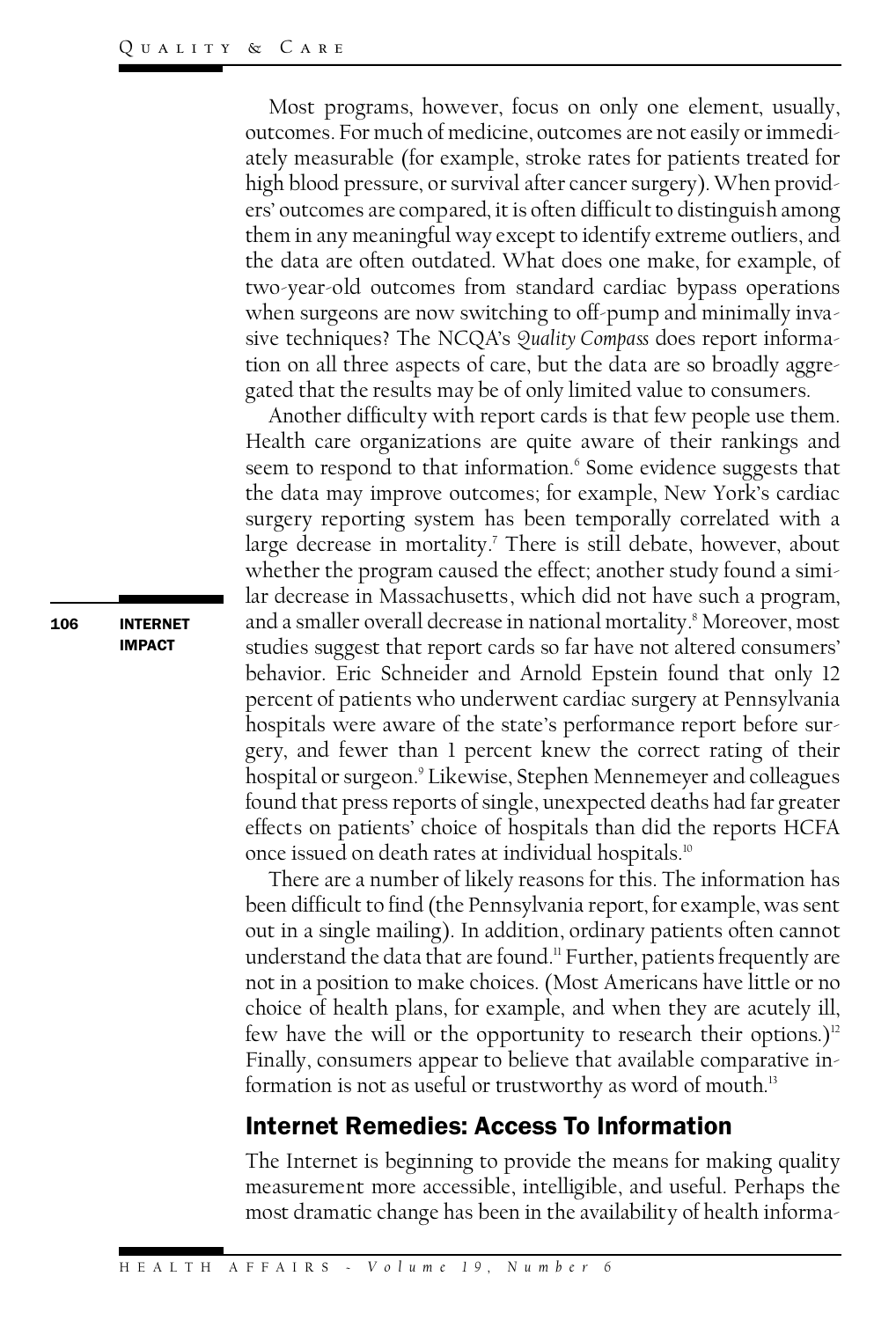tion to the public. According to a Harris poll, seventy million Americans went online to find health information in 1999; more than 17,000 health-related Web sites have sprung up to provide it.14 Unlike traditional ways of getting information, such sites are free, are interactive, contain an incredible volume of information, and are accessible from anywhere at any hour. Most people sought advice on specific medical conditions rather than to compare sources of care. However, as the volume and quality of health-related content grow and use of the Web increases, U.S. consumers inevitably will be come more comfortable finding and using comparative information.

**E** Self-promotion. The most obvious, but least objective, way in which quality information is being provided to consumers is through advertising. In most industries, firms providing high-quality goods and services have advertised to distinguish themselves from their competitors. This has been much less prevalent in health care, in part because of the costs of advertising. The Internet, however, greatly lowers the costs, and health care organizations are now aggressively promoting themselves based on quality claims on their own Web sites and elsewhere.

Choosing a state at random, we analyzed Web sites for hospitals in Ohio listed on Yahoo. We found that thirty of thirty-seven made claims of superior quality based on comparative quality measures. Eleven touted outside rankings placing themselves, in some way, among the nation's top 100 hospitals. Others claimed local preemi nence. Health plans, medical groups, and increasingly even individ ual physicians seem to be following a similar course.

**Report cards online.** More objective comparative information would clearly be preferable. Until recently, however, few reliable third-party sites comparing plans, hospitals, or physicians have been available. That appears to be changing rapidly. Most promi nently, nearly all of the quality measurement systems we have mentioned have made their report cards accessible online. The New York and Pennsylvania cardiac surgery report cards are available online, for example. Health Care Choices operates a Web site, Health Care Choices, that centralizes links to these reports. 15

 $\blacksquare$  **Interactive and customized sites.** Most Web sites simply make their paper information available online. However, some have taken advantage of the technology to make the information more intelligible and useful. The NCQA's site, for example, provides an easy-to-use Web page allowing patients (and other customers) to read customized plan comparisons. <sup>16</sup> Others go a step further to provide information from multiple sources that consumers cannot easily find or combine. For instance, HealthGrades, puts disparate, although rudimentary, information on physicians' years of experi-

QUALITY & CARE 107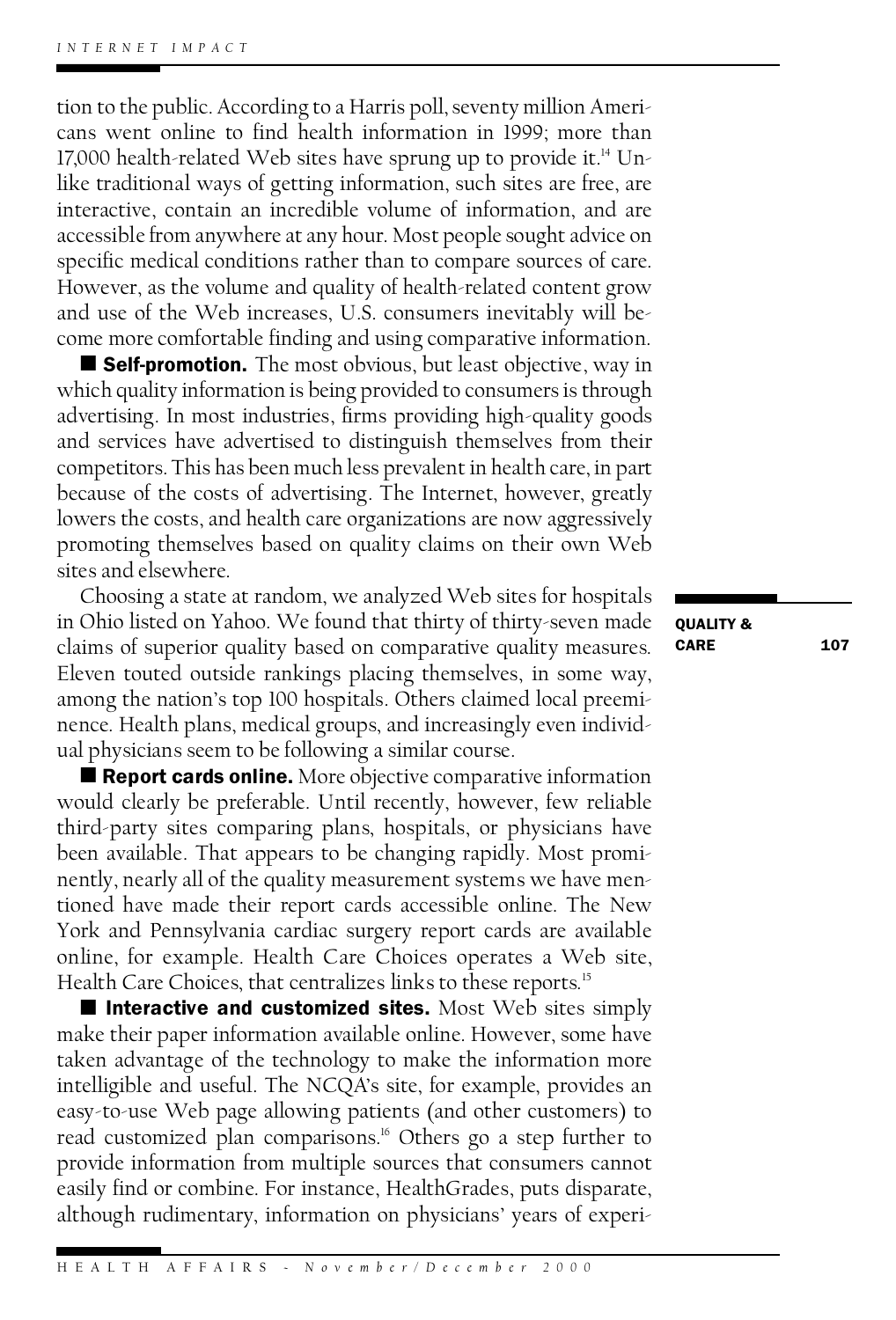ence, board certification status, and, for states that provide it, licen sure sanctions. <sup>17</sup> HealthScope provides even greater detail on West Coast plans, hospitals, and provider groups. <sup>18</sup> This site was launched by the Pacific Business Group on Health (PBGH), a coalition of large employers, and has taken advantage of its members' market leverage to require all plans that contract with them to report standard quality-related information. Its Web site aggregates data on structure (such as a hospital's volume of experience with particular operations), process (rating medical group performance in checking cholesterol levels and controlling high blood pressure), and outcomes (providing survival rates after cardiac surgery, carotid artery sur gery, and other operations) in an easily navigable format. Thus, with a few mouse clicks, one can find meaningful pieces of data—for example, that in 1999 Blue Cross of California received poor ratings on ease of getting a referral to a specialist.

A different approach is taken by the proprietary SelexSys site, which assists consumers in selecting a plan by allowing them to profile themselves at the time they are enrolling in their health plan through their employer. <sup>19</sup> This application takes into account the individual's health and preferences and helps them to select a plan.

**E** Better access to word of mouth. Aside from information on plans, however, there is still nothing on the immediate horizon that appears likely to supplant patients' reliance on word-of-mouth reputation. Patients are still a long way away from finding evidence based data that could tell them what they want to know: For exam ple, if I need a hospital for delivering my baby, a surgeon to replace my hip, or a pediatric cardiologist to help with my daughter's heart defect, where today would be the best place for me to go? Despite the bad rap that reputation gets, it does appear to discriminate surprisingly well. Jersey Chen and colleagues' study of *U.S. News and World Report*'s list of "America's Best Hospitals," which is compiled with a heavy weighting given to hospitals' reputations among rele vant specialists, found that the hospitals ranked at the top in cardi ology did indeed perform significantly better according to measures of structure, process, and outcome for patients with acute myocar dial infarction.<sup>20</sup> Patients may not have been as wrong to rely on reputation as some critics have suggested.

Nonetheless, consumers have not had easy access to relevant information about physician and hospital reputations, either. Most diseases occur infrequently enough that many patients have trouble finding someone to turn to for advice. For more common experi ences, like locating a good obstetrician or pediatrician, finding ad vice is easier, but it still may not be candid or informed. While everyone learns to judge how much weight to give the advice they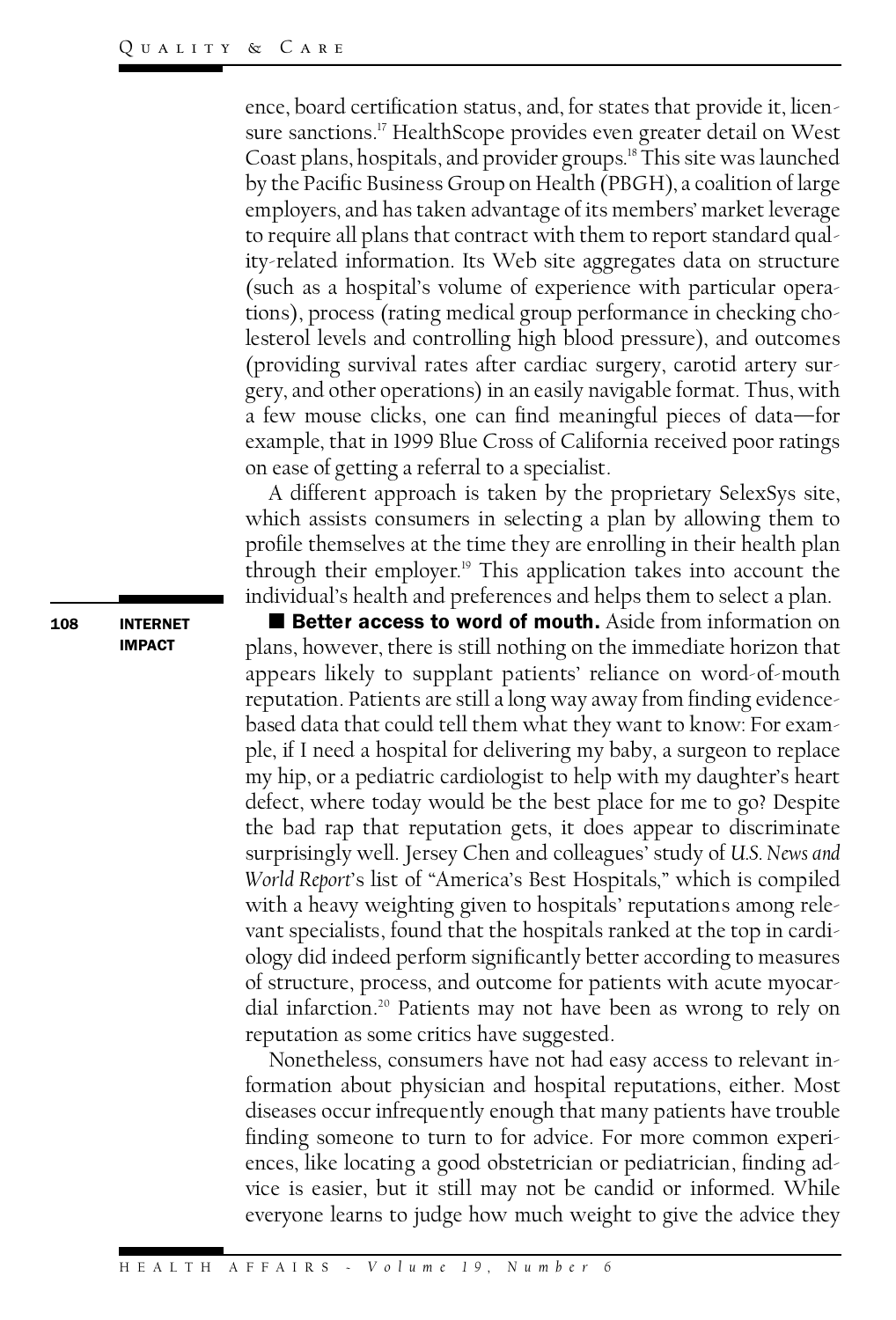get, ideally one would be able to hear from a network of informants.

More than anything, this may be the way the Internet is changing quality measurement. Rather than transforming the content of reputation, it is providing wider access to information about reputation. The Internet's greatest concentration of in-depth health care infor mation, including tips on whom to see or not to see for particular problems, is found in online communities—chat groups, e-mail list servers, bulletin boards, and Usenet newsgroups. Tom Ferguson has described the example of BRAINTMR, a brain tumor research and support list, set up by a Massachusetts Institute of Technology (MIT) student diagnosed with a brain tumor.<sup>21</sup> Through this group, people with brain tumors have found a knowledgeable community with advice about both therapies and therapists. Approximately a quarter of BRAINTMR's members are neurosurgeons, nurses, social workers, and others in the field.

The major barrier to broader use of such sites is that they are difficult to find. As yet there is no central, easy-to-use interface to allow people to quickly find the right group, although a few sites are making efforts along these lines (for example, Tile.Net).<sup>22</sup> Nonetheless, their use is flourishing, and it seems reasonable to anticipate that they will become increasingly accessible.

#### Internet Remedies: Improvements In Measurement

Web site developers also are recognizing the potential for the Internet to increase the depth and breadth of health care quality meas urement. As health care organizations are already discovering, the Internet greatly reduces the cost and ease of routine collection of quality data and provides for ready aggregation and dissemination of such information. Thus, for example, most hospitals routinely track length-of-stay by diagnosis-related group (DRG), and such data are increasingly generated and disseminated online within institutions. Brigham and Women's Hospital also has used online systems to monitor for adverse drug events and adherence to treatment guidelines.<sup>23</sup> Others are designing interactive interfaces to follow patients' courses of treatment, whether with routine care or after surgery.<sup>24</sup>

A number of e-commerce firms (for example, Abaton, Healtheon/ WebMD, and XCare.net) seek to move beyond these focal innovations to create more complete electronic data interchange (EDI). Each is marketing proprietary systems that allow health care organi zations to shift most, if not all, clinical and administrative functions from pen and paper to the Internet and then exchange the data within and outside their boundaries. Perhaps the biggest barrier to more rapid progress in this area has been the failure to establish standards in representation of data, although in many domains such

**OUALITY &** CARE 109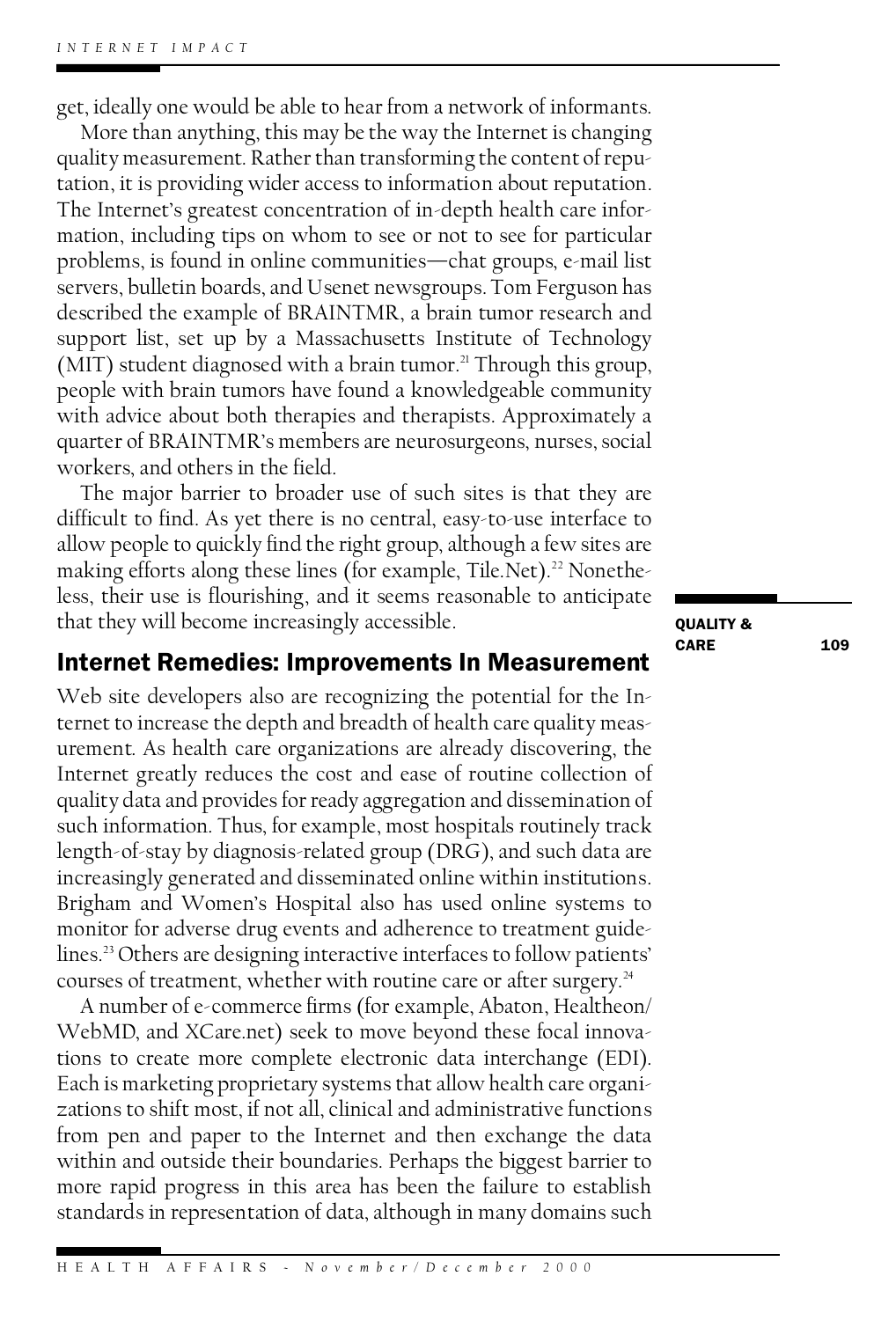standards are now being fleshed out.

Even without full-fledged EDI, however, an infrastructure for Web-based quality reporting is already being established. For ex ample, Aetna U.S. Healthcare, which communicates with a very large number of physicians regularly, recently challenged all of its contracting physicians to have an Internet connection in their offices by 1 January 2001.<sup>25</sup> The intention is not just to reduce the paper processing associated with claims submission, but also to provide a platform for a quality measurement and reporting system. Quality measurement reports—now delivered on paper—will be sent to physicians electronically. Some quality improvement and measure ment will be possible that could not readily be done in the past. For instance, when a Food and Drug Administration (FDA) warning against a drug is issued, the system can now check electronic medi cation claims data for physicians who have prescribed the drug, generate an electronic notification to them, and then even follow whether prescribing behavior changed. With the infrastructure in place, the opportunity is created for use not just by providers but the public. Indeed, some organizations (for example, Group Health Co operative) have already made quality-related data that they collect available to patients through their networks.<sup>26</sup> As yet, however, such efforts are unusual, and little ensuresthat the reporting is consistent and unbiased.

### Barriers And Policy Implications

It remains to be seen whether in-depth, Web-based information on quality will become broadly available to the public. Several difficulties exist, some with important policy implications.

**n Medical error reporting.** First, although the body of information is growing rapidly, public access to it has been largely re stricted. Medical care occurs largely within private institutions, and thus the quality information generated has been kept largely private. Hospitals and physicians have great concern about how negative findings will be interpreted. Thus, they have strenuously opposed Internet release of, for example, the names of hospitals violating residency work-hour guidelines or physicians who have received licensure sanctions. Likewise, medical organizations have vigor ously opposed making medical error reporting public or mandatory.

Some of the concerns are clearly legitimate. Public reporting of errors could easily drive discussion of errors further underground.<sup>27</sup> Likewise, if providers' rates of complications are released with either small sample sizes or inadequate case-mix adjustment, physi cians will have strong incentives to avoid sicker patients.<sup>28</sup> Legislatures have been reluctant to require either disclosure or the use of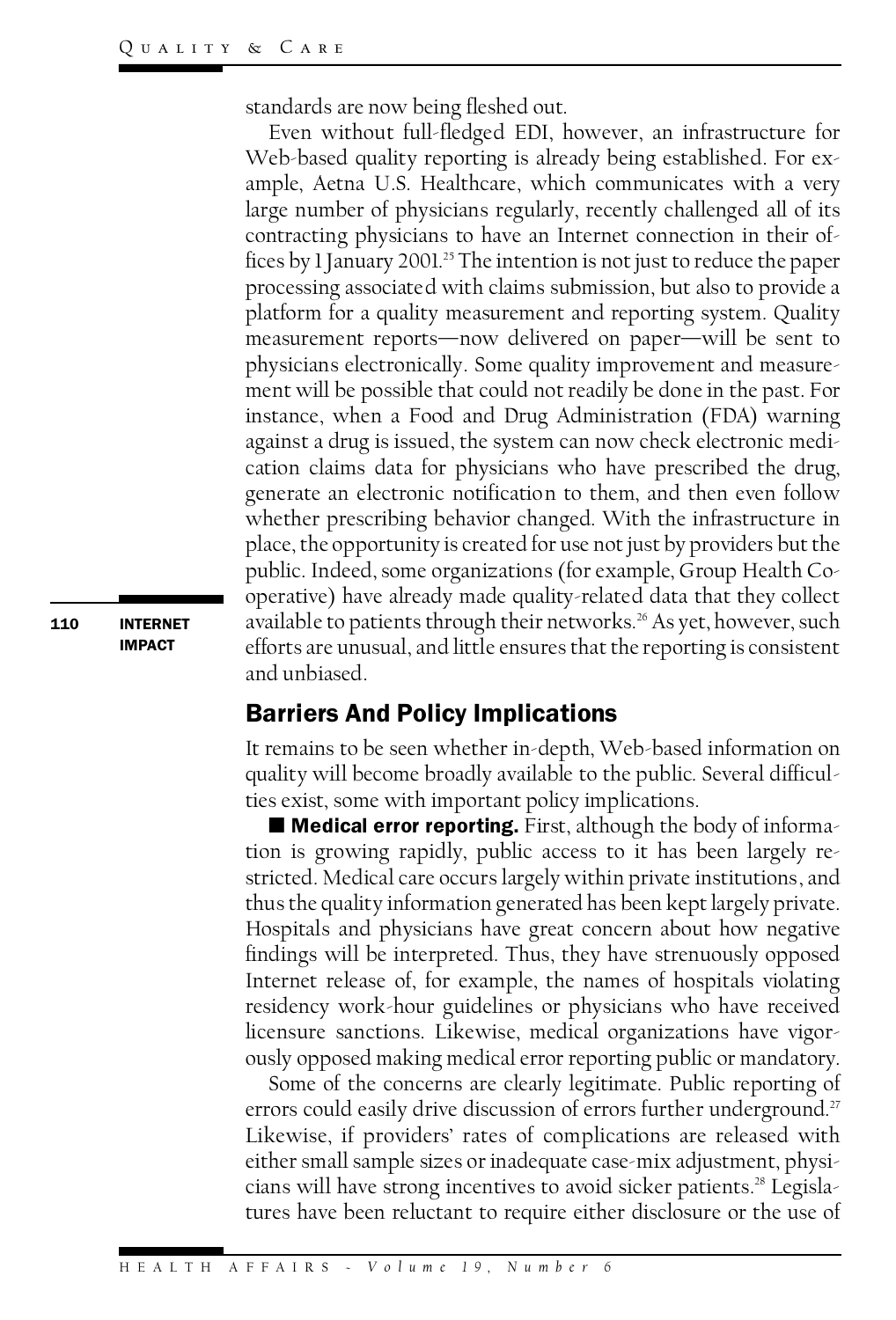standard data elements that might allow for more comprehensive comparisons to be made across institutions. Only the rare purchaser coalition has had success along such lines.

Increasing the availability of meaningful quality information would require, at a minimum, public online access to information regarding the few providers who are greatly impaired or even dan gerous. Only a handful of states now post disciplinary actions against physicians online. Having the other states and the National Practitioner Data Bank join this group is a first step, but it will have only a modest impact on overall quality. Demonstrations, perhaps through HCFA, to develop and test a modest, uniform, Web-based quality reporting system for hospitals would be an invaluable next step. This could include both process measures, such as newborn rehospitalization rates and volume of abdominal aortic aneurysm and other operations, and outcome measures, such as coronary artery bypass and carotid endarterectomy complication rates. This would ensure that organizations invest in quality measurement and motivate them to improve the care they provide.

**Patients' privacy.** Another difficulty is the problem of protecting the privacy of patients whose data are used to provide quality information. Laws regarding clinical information and security and confidentiality relate mostly to paper records and are hopelessly outdated.<sup>29</sup> Protecting patients' interests without making it impos sible to transfer their data via the Internet or measure quality, how ever, is not straightforward. An enormous array of bills has been introduced to protect privacy, and it is not clear that any of them strikes the desired balance. In the end, we will face trade-offs between maintaining individual privacy and promoting the public good of quality measurement and reporting. From the public health perspective, it is critical that the new privacy laws allow meaningful quality measurement and ongoing health services research while providing adequate privacy safeguards. Some proposals would, for example, require individuals to consent each time their health care data were used for quality assurance purposes; this would have catastrophic effects.

**Potential for distortion.** In addition, online communities, in which people can exchange information openly and honestly and find guidance for health care choices, are facing unique challenges. Unlike with face-to-face encounters, it is more difficult to judge the biases of those providing information on the Internet. People with ulterior motives can easily bend discussions to their purposes. An example is the emerging evidence that fraudulent sellers on eBay, an online auction Web site, were orchestrating glowing testimonials for themselves on eBay's vaunted feedback system.<sup>30</sup> Because of such QUALITY & CARE 111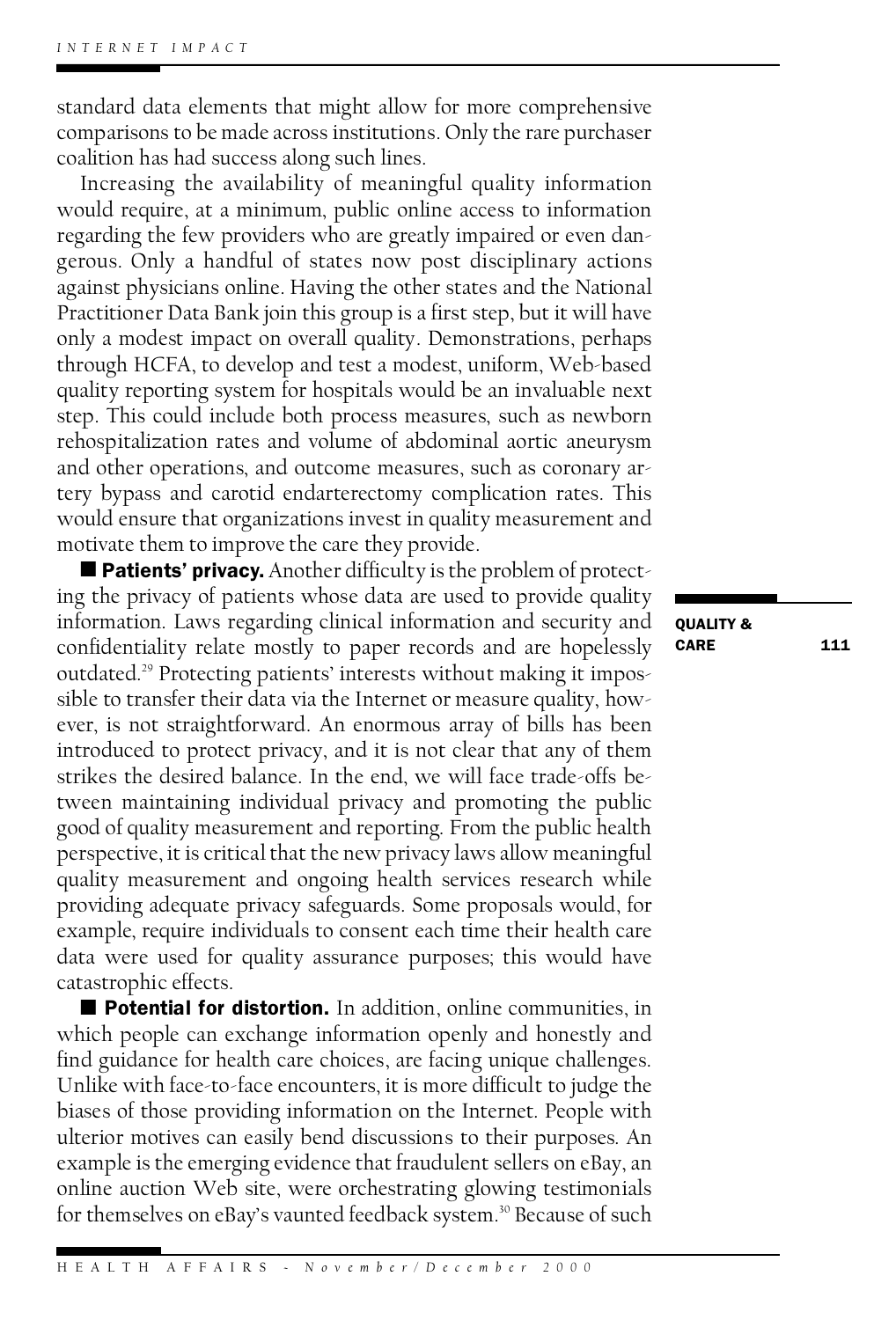*"The Internet will not reduce the importance of regulation, professionalism, and other mechanisms of quality assurance."*

> difficulties, successful health-related sites are increasingly moder ated by physicians or other experts. However, moderators' biases can end up preventing or distorting frank discussions of physicians or hospitals. Indeed, some online discussion sites run by health plans censor discussants who share details about problems they have had with providers.

At the same time, sites that do not censor have reason to fear legal challenges by providers. The medical network management com pany PhyCor, for example, sued a Pennsylvania doctor for libel when he posted on a message board an angry remark that the com pany was "under review for purchase by the Ku Klux Klan, the Cuban government, and the Bank of Iraq." <sup>31</sup> Although the Telecom munications Act of 1996 aimed to protect Web sites from being sued for unedited content, interpretation of the law is unsettled. Furthermore, it is unclear if Web sites can be compelled to reveal the identities of anonymous users. As courts visit and define these issues, ensuring that people can safely share information about their health care providers online may require further legislation.

**Providers' privacy.** Meanwhile, physicians and hospitals clearly can have legitimate concerns about dissemination of false information about them in online discussion groups. Some will have recourse either online or in the courts. However, many may be even more concerned about the dissemination of factual information about them, and it is not clear if there is any adequate recourse for that. Certainly, much of the information patients need to evaluate doctors is purely professional: training, decision-making style, time spent with them, and so forth. Some, however, is inevitably personal: for example, behavioral flaws or the existence of a drinking problem.

## Problems Not Addressed By The Internet

However much the Internet enables the dissemination of useful and accurate health care information in the United States, there are many constraints that this new technology cannot address. The reality remains that most Americans do not have an effective choice of health plans, that choice of hospitals is severely limited in many parts of the country, and that acutely ill patients are usually unable to make use of information. Also, the "digital divide" in access to the Internet—although narrowing—will remain a problem.

Thus, contrary to oft-spoken predictions, the Internet will not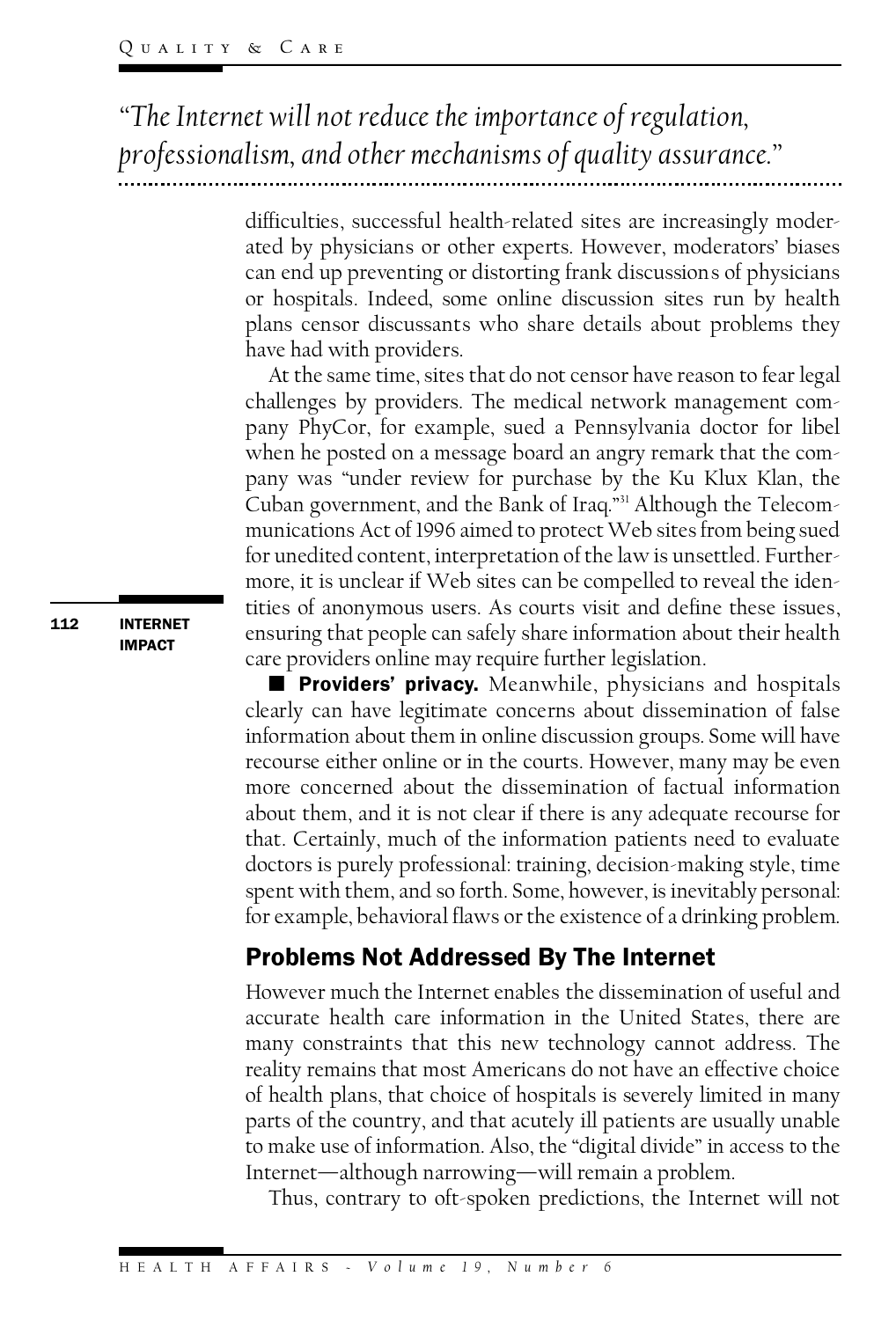reduce the importance of regulation, professionalism, and other tra ditional mechanisms of quality assurance. Nevertheless, Americans generally do have a choice of doctors (even if restricted), often of hospitals, and sometimes of plans. The choices matter, and the Internet will likely be the public's best source of information to guide those choices. Measures to broaden access—for example, providing high-speed Internet access in hospitals and senior citizens' centers—remain important.

If intelligible, reliable information on health care quality were widely available, many have held that consumers could "buy right," as they now do with automobiles. But finding good health care, as many have pointed out, is far more complicated than finding a good car. Measuring quality is difficult, and presenting the data in a way that consumers can readily understand is also problematic. The Internet, however, is bringing down the barriers to collecting useful quality information and disseminating it to patients and others. Increasingly, the first thing people will do when looking for a doctor, hospital, or health plan will be not to call a friend but to log onto the Internet. The effects on consumers' and providers' behavior are already proving to be substantial. If these innovations are to improve public health, however, and to avoid distorting health care or harming individuals, careful crafting of both Internet and health care policy will be essential.

QUALITY & CARE 113

*The authors thank Joshua Borus for help with the preparation of this manuscript.*

#### NOTES

- 1. C.J. Salisbury, "How Do People Choose Their Doctor?" *British Medical Journal* 299, no. 6699 (1989): 608–610; and S. Robinson et al., "Understanding the Quality Challenge for Health Consumers: The Kaiser/AHCPR Survey," *Joint Commission Journal onQuality Improvement* 23, no. 5 (1997): 239–244.
- 2. J. Green et al., "In Search of America's Best Hospitals: The Promise and Reality of Quality Assessment," *Journal of the American Medical Association* 277, no. 14 (1997): 1152–1155.
- 3. HEDIS 3.0 (Washington: National Committee for Quality Assurance, 1996); and J.W. Thompson et al., "The NCQA's Quality Compass: Evaluating Man aged Care in the United States," *HealthAffairs*(Jan/Feb 1998): 152–158.
- 4. M.N. Marshall et al., "The Public Release of Performance Data: What Do We Expect to Gain? A Review of the Evidence," *Journal of the American Medical Association* 283, no. 14 (2000): 1866–1874.
- 5. A. Donabedian, "The Quality of Care: How Can It Be Assessed?" *Journal of the AmericanMedical Association* 260, no. 12 (1988): 1743–1748.
- 6. Marshall et al., "The Public Release of Performance Data."
- 7. E.L. Hannan et al., "Improving the Outcomes of Coronary Artery Bypass Sur gery in New York State," *Journal of the American Medical Association* 271, no. 10 (1994): 761–766.
- 8. W.A. Ghali et al., "Statewide Quality Improvement Initiatives and Mortality after Cardiac Surgery,"*Journal of theAmericanMedicalAssociation* 277, no. 5 (1997):